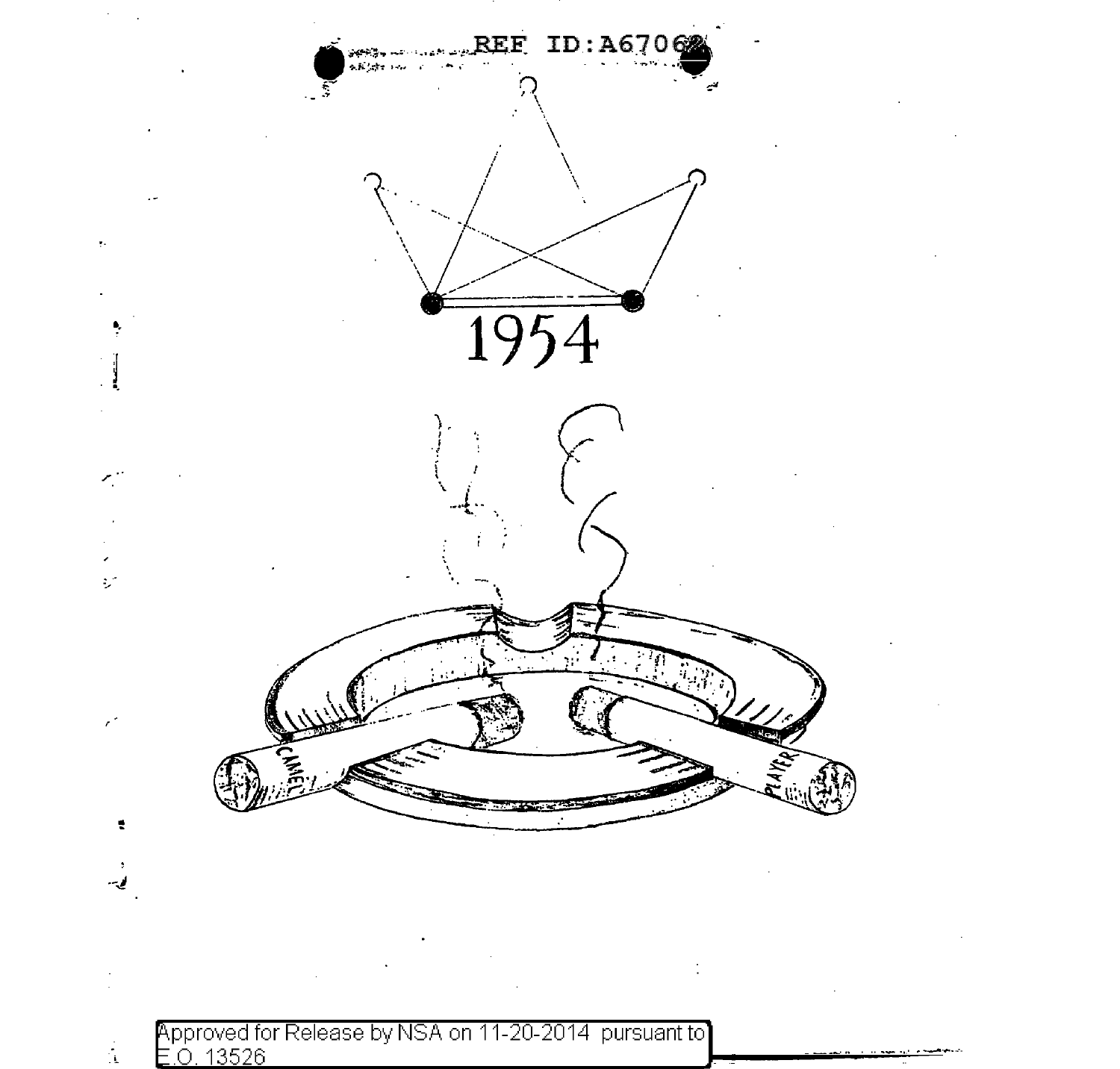

 $\bar{\mathbf{v}}$ 

# CONFERENCE GUIDE

- ROOM PLAN OF CONFURENCE (Ground, First and Second Floors)  $\mathbf{1}$ .
- TELEPHONE ARRANGE ENTS  $2.$
- $\overline{3}$ . COURIER AND TRANSPORT FACILITIES
- GCHQ CHELTENHAM 4.
- PRIV.TE ADDRESSES  $5.$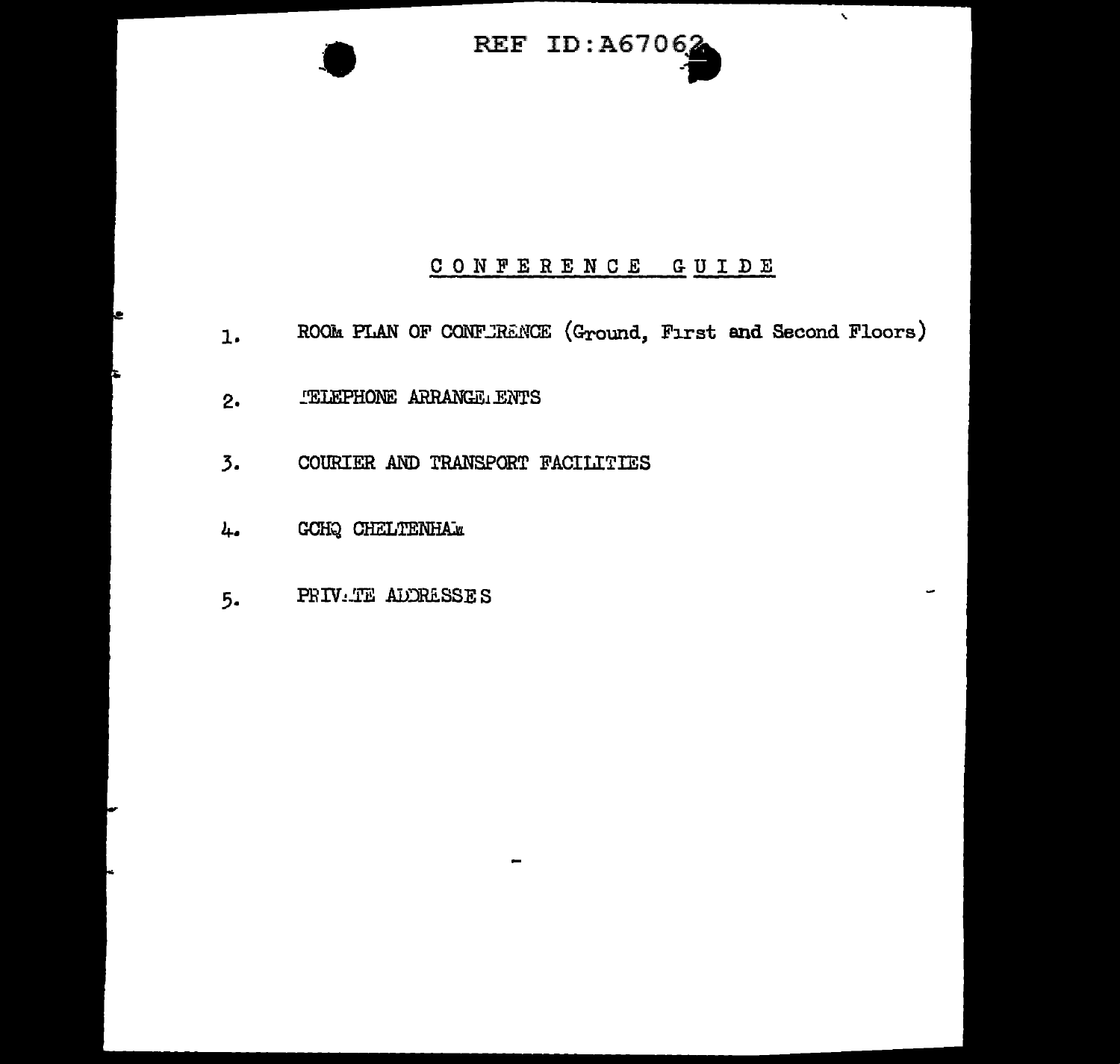

 $\langle 0.313327 \rangle \quad \langle 0.100 \rangle \langle 2.2336 \rangle \langle 0.06522 \rangle$ 

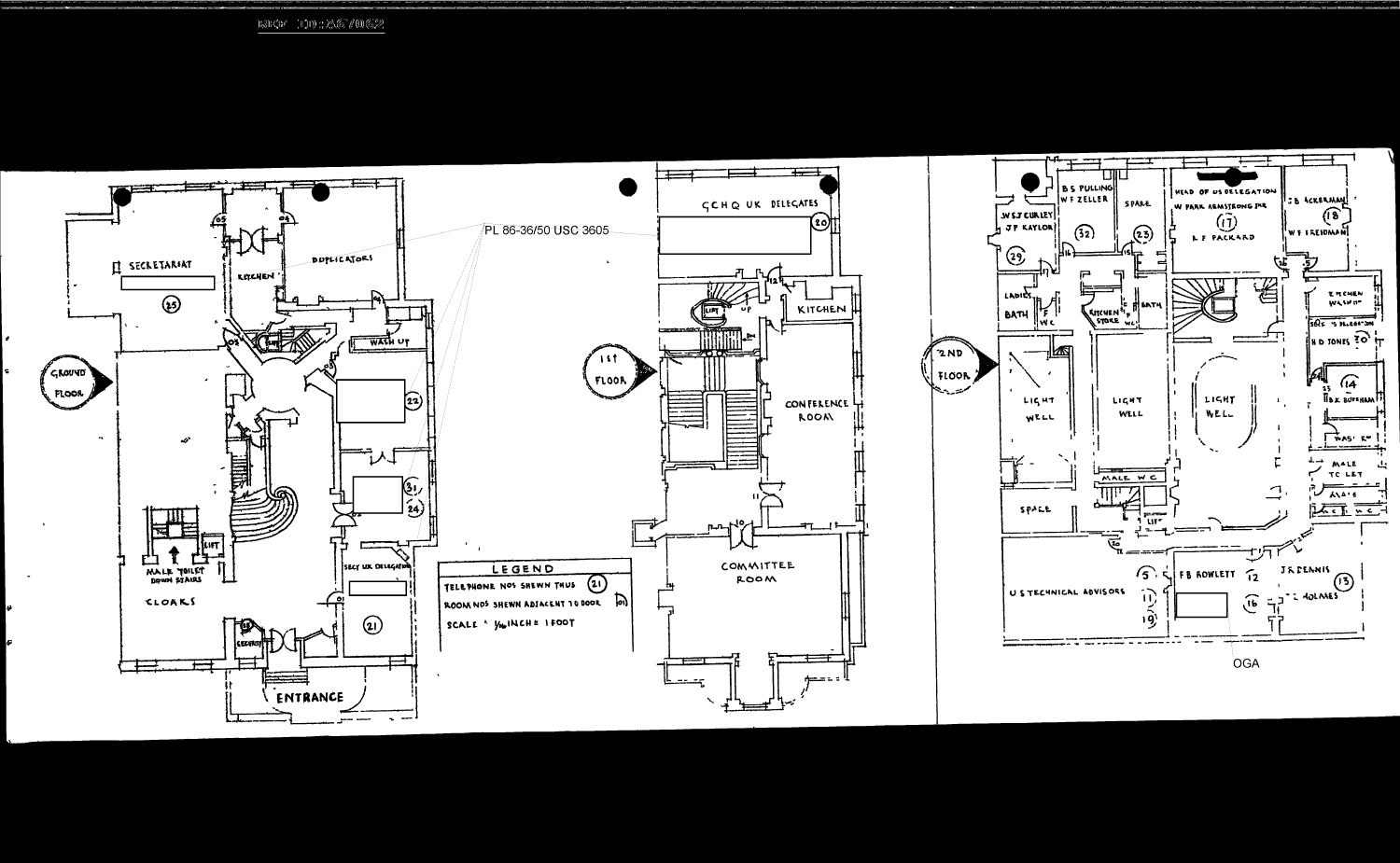REF ID:A67062

#### TLLEPHONE ARRANGE ENTS  $2.$

There are no privacy equipments in the Conference offices.

All telephone extensions in the Conference offices are connected to the Carlton House l'errace switchboard, which is a subsidiary to the Foreign Office m11tchooard and marmed from 0830 to 1900 daily *=* (SaturG..ays 0830 to 1330, Sundays closed).

l'he SWJ. tchboard is manual and the dials on the extension instruments cannot be used. A list of the  $ex$  ensions in the Conference Offices (together with names and room numbers) has been issued separately and these numbers should be used when calling the Conference offices since the switchboard will not be familiar with the names of the delegates and stoff.

The switchboard is connected to the main Foreign Office board and through this to Cheltenham. Palmer Street, U.S. Embassy, War Office, etc. , and to public numbers.

The public number of the SUSLO office in Grosvenor Square 1s Layfair 9222, extensions 95 and 96.

#### **EXTERNAL CALLS**

#### Out-.. ards

To make an outside call, ask the operator for the public number or the Headquarters required.

Copies of the London Telephone Directory and the Cheltenham Internal Directory arc available in the Secretariat Office.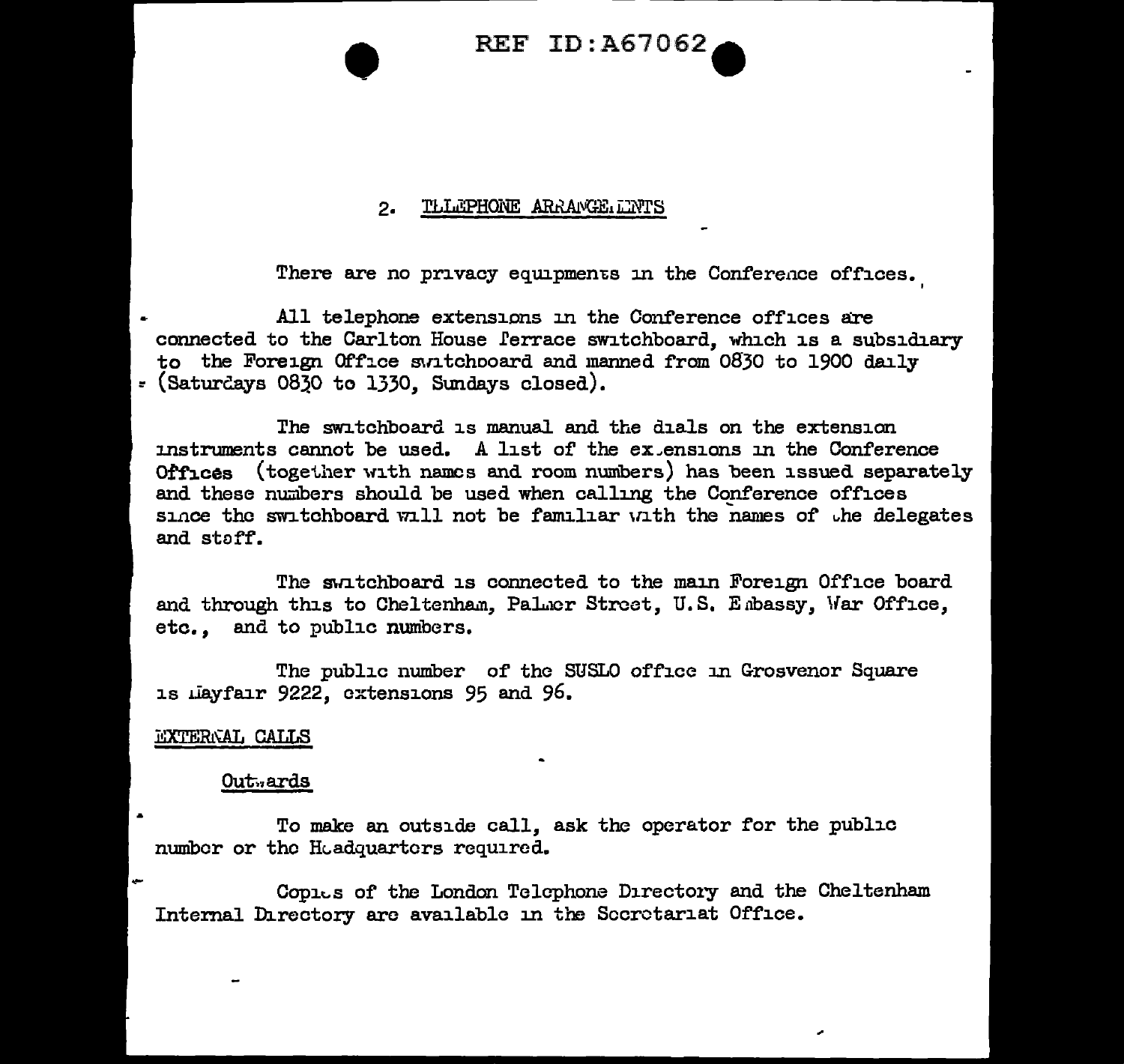

# 2. (Continued)

 $\blacksquare$ 

 $\blacksquare$ 

#### Invards

The public number of the switchboard is WHItehall 4341.

To make a call to a conference office from an outside Headquarters (e.g. War Office) ask first for "Foreign Office" and then "Carlton House Terrace".

When the Carlton House Terrace suitchboard is closed, outside contact vall be through cx.ension 28 in the Security Office by the main entrance.

 $\mathbf{v}$ 

After normal , orking hours, messages may be left with the Security Officer.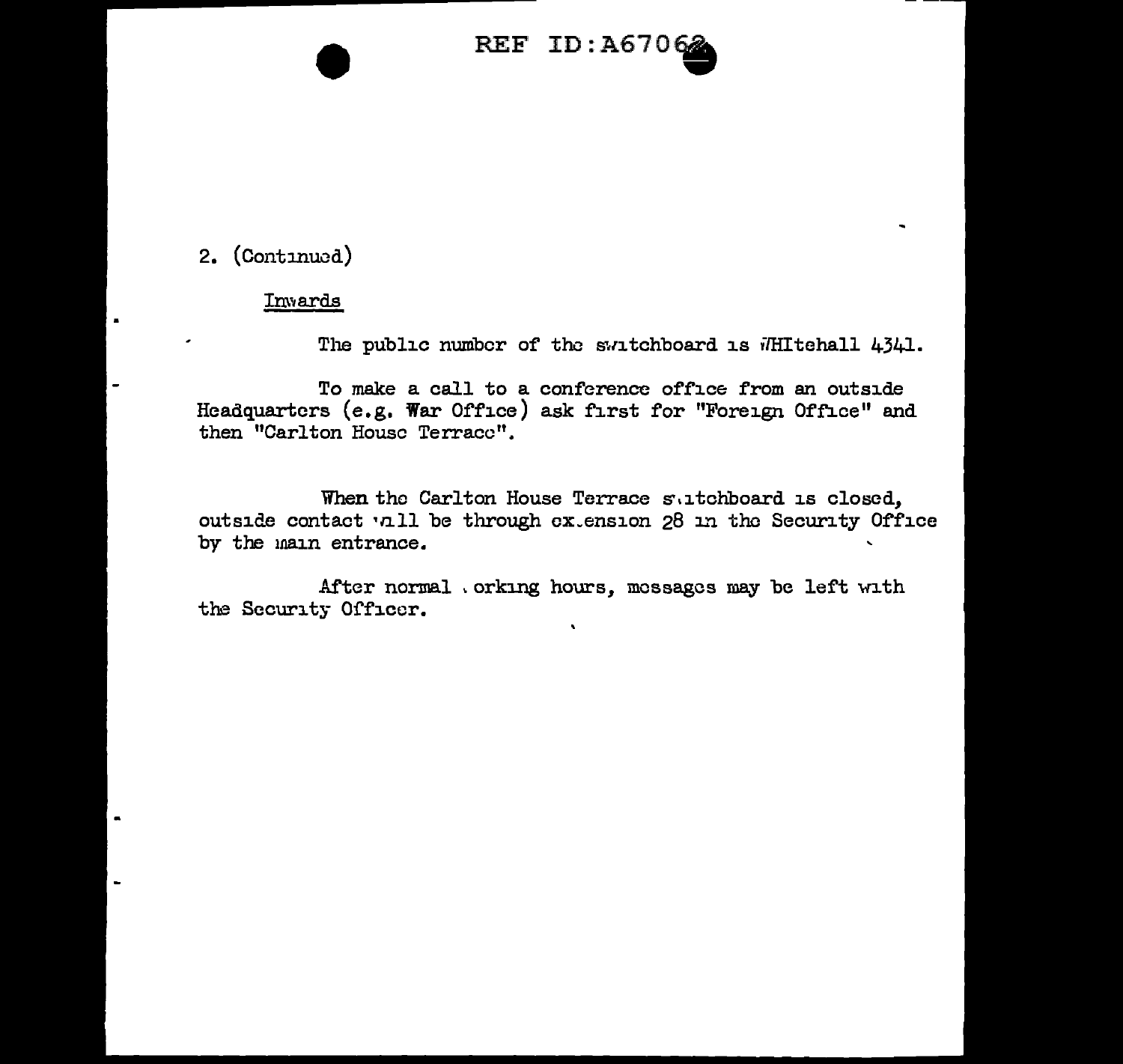REF ID:A6706

## 3. COURIER AND TRANSPORT FACILITIES

a. Couriers

×

For the duration of the Conference a twicedaily service will operate between Palmer Street and the Conference building.

The approximate times for the call at Carlton House Terrace will be 0945 and 1530.

b. Private Taxis

At any time of the day or night taxis can be summoned to any place in the Iondon area by calling Radio Taxi Service Ltd., TERminus 6444.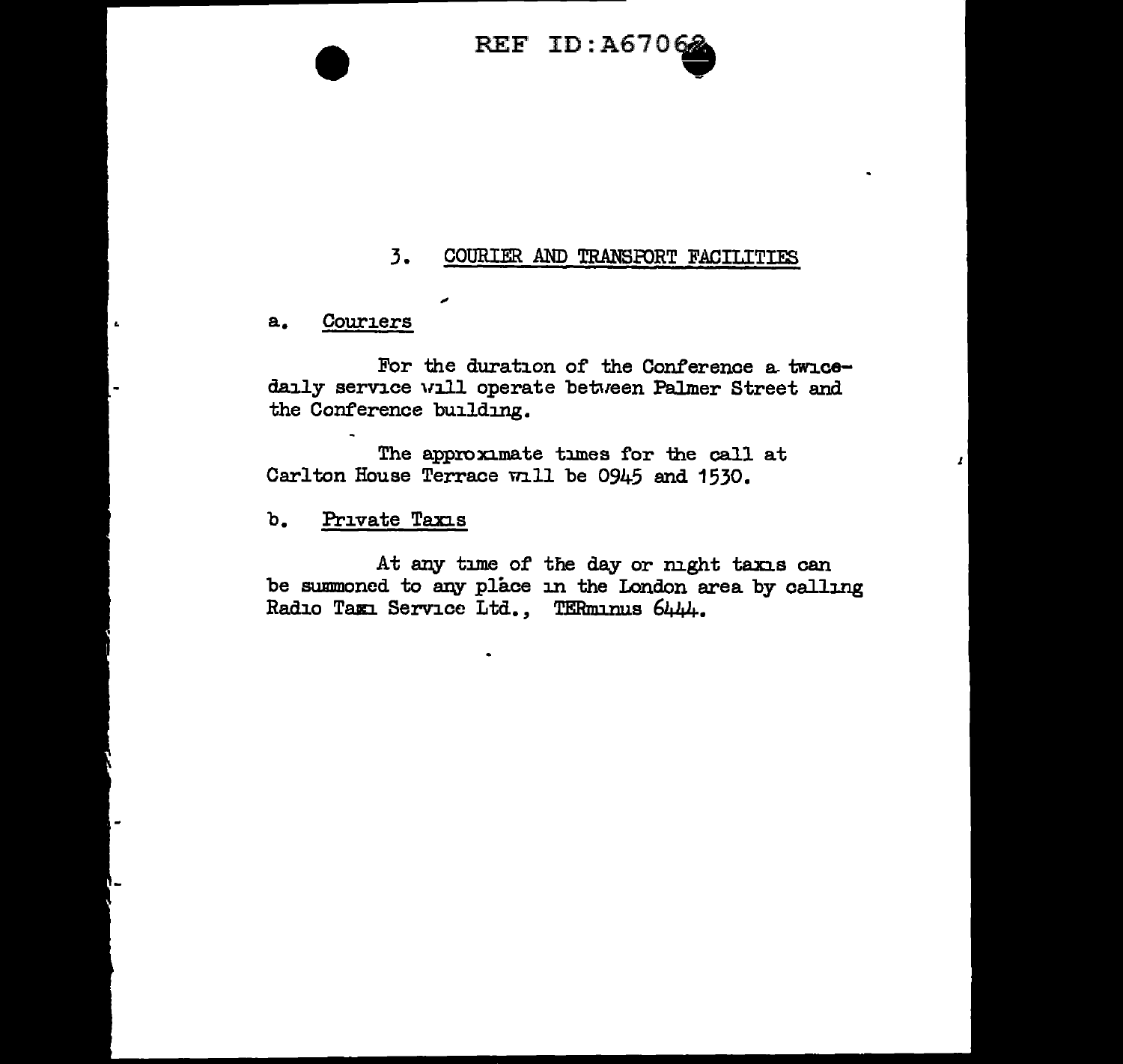# REF ID:A67062



### 4. CHELTENHAM

The address of  $G.C.H.Q.$  is -

 $\pmb{\cdot}$ 

Government Communications Headquarters, Oakley, Priors Road, Cheltenham, Glos.

Telephone. To call G.C.H.Q. from the Conference building, ask the operator at the main Foreign Office board for "Cheltenham".

> The public number of G.C.H.Q. for public outside calls is CHELTENHAM 55321.